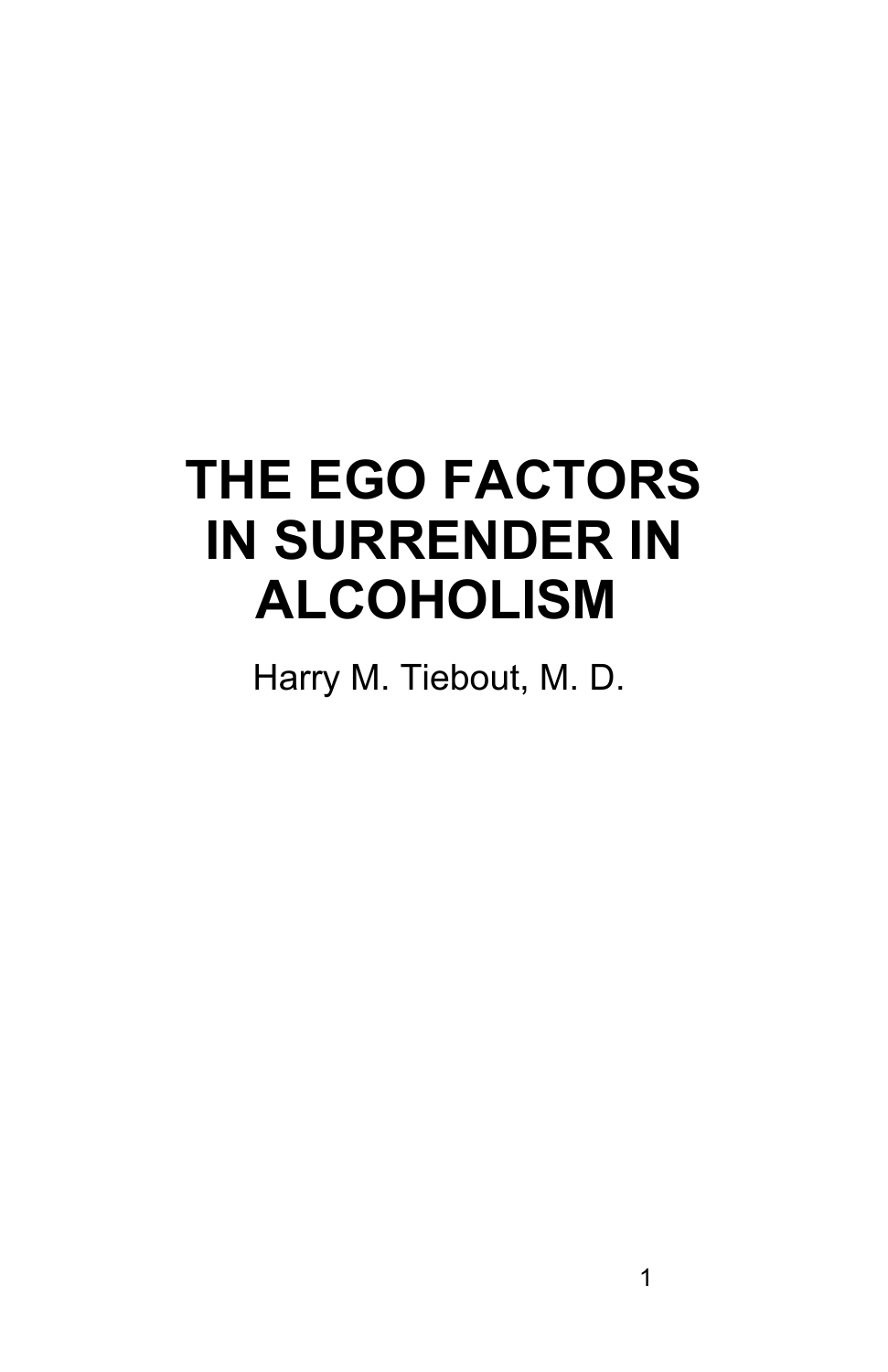# **THE EGO FACTORS IN SURRENDER IN ALCOHOLISM**

Harry M. Tiebout, M. D.

Ego: By Two Definitions Recognizing Immaturity Inability to Accept Frustration Learning to Live No Compromise With Ego Summary References

#### **Introduction:**

In the past 15 years, my understanding of the nature of alcoholism as a disease has been influenced largely by insight into the mechanisms at work in the Alcoholics Anonymous process. Some years ago I stated that A. A., to succeed, must induce a surrender on the part of the individual<sup>1</sup>. More recently, I discussed the idea of compliance acting as a barrier to that real acceptance which a surrender produces. On this occasion I propose to extend my observations by discussing (a) what factors in the individual must surrender, and (b) how the surrender reaction changes the inner psychic picture.

The first question, what factors in the individual must surrender received passing attention in the article on compliance. There, relative to the difficulty of surrender, I noted that "the presence of an apparently unconquerable ego became evident. It was this ego which had to become humble." The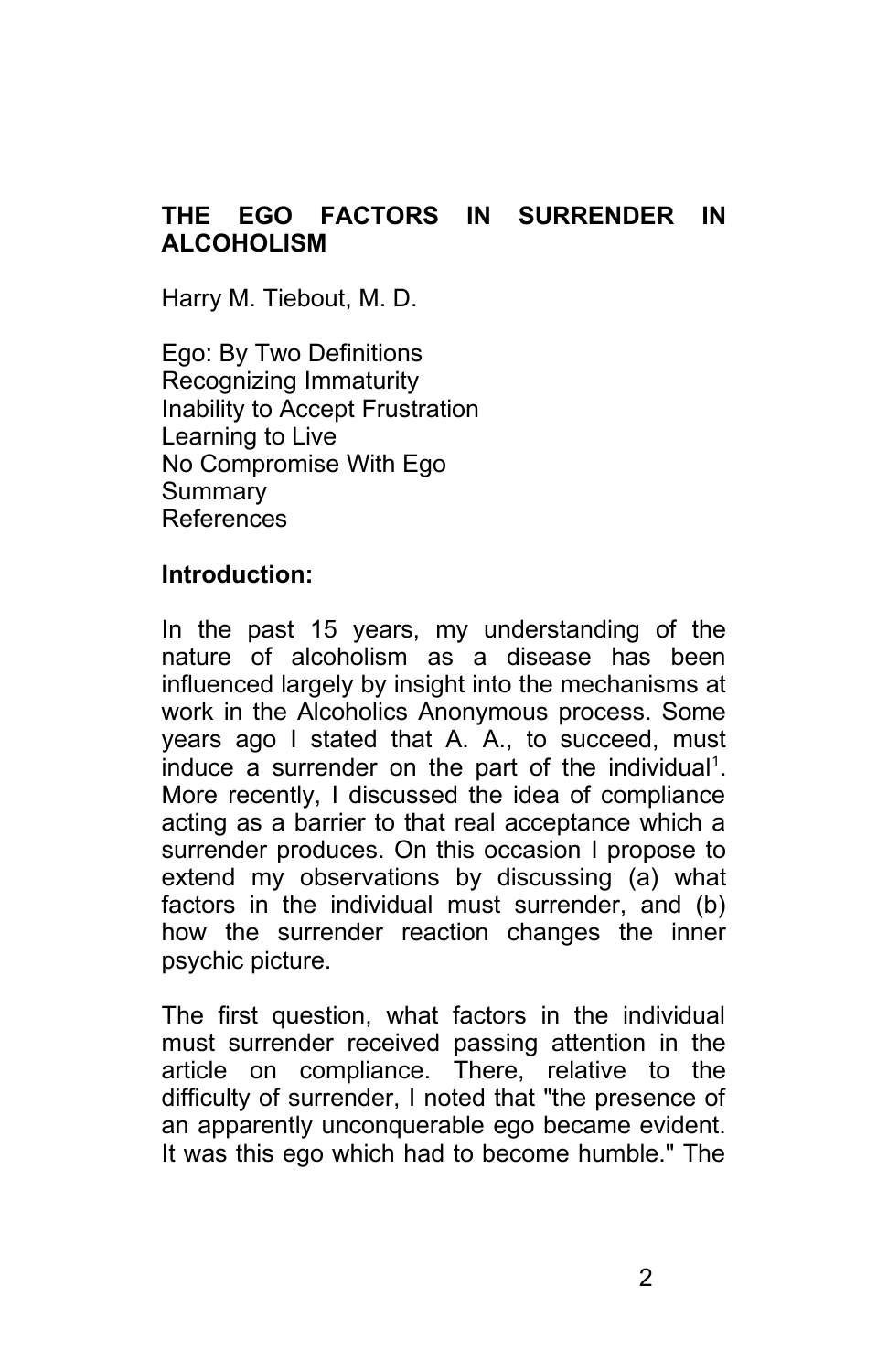first part of the present communication will be devoted to an elaboration of the nature of this ego factor.

Use of the word "ego" involves always the possibility of confusion of meaning. For a time, therefore, I considered a substitute term. That idea was set aside because, despite possible misinterpretation, the word ego is current in everyday language in exactly the sense in which it will be employed in this discussion. The expression, "he has an inflated ego," is self-explanatory. It evokes the picture of a pompous, self-important, strutting individual whose inferiorities are masked by a surface assurance. Such a person appears thick-skinned, insensitive, nearly impervious to the existence of others, a completely self-centered individual who plows unthinkingly through life, intent on gathering unto himself all the comforts and satisfactions available. He is generally considered the epitome of selfishness, and there the matter rests.

This popular view of ego, while it may not have scientific foundation, has one decided value: it possesses a meaning and can convey a concept which the average person can grasp. This concept of the inflated ego recognizes the common ancestor of a whole series of traits, namely, that they are all manifestations of an underlying feeling state in which personal considerations are first and foremost.

The existence of this ego has long been recognized, but a difficulty in terminology still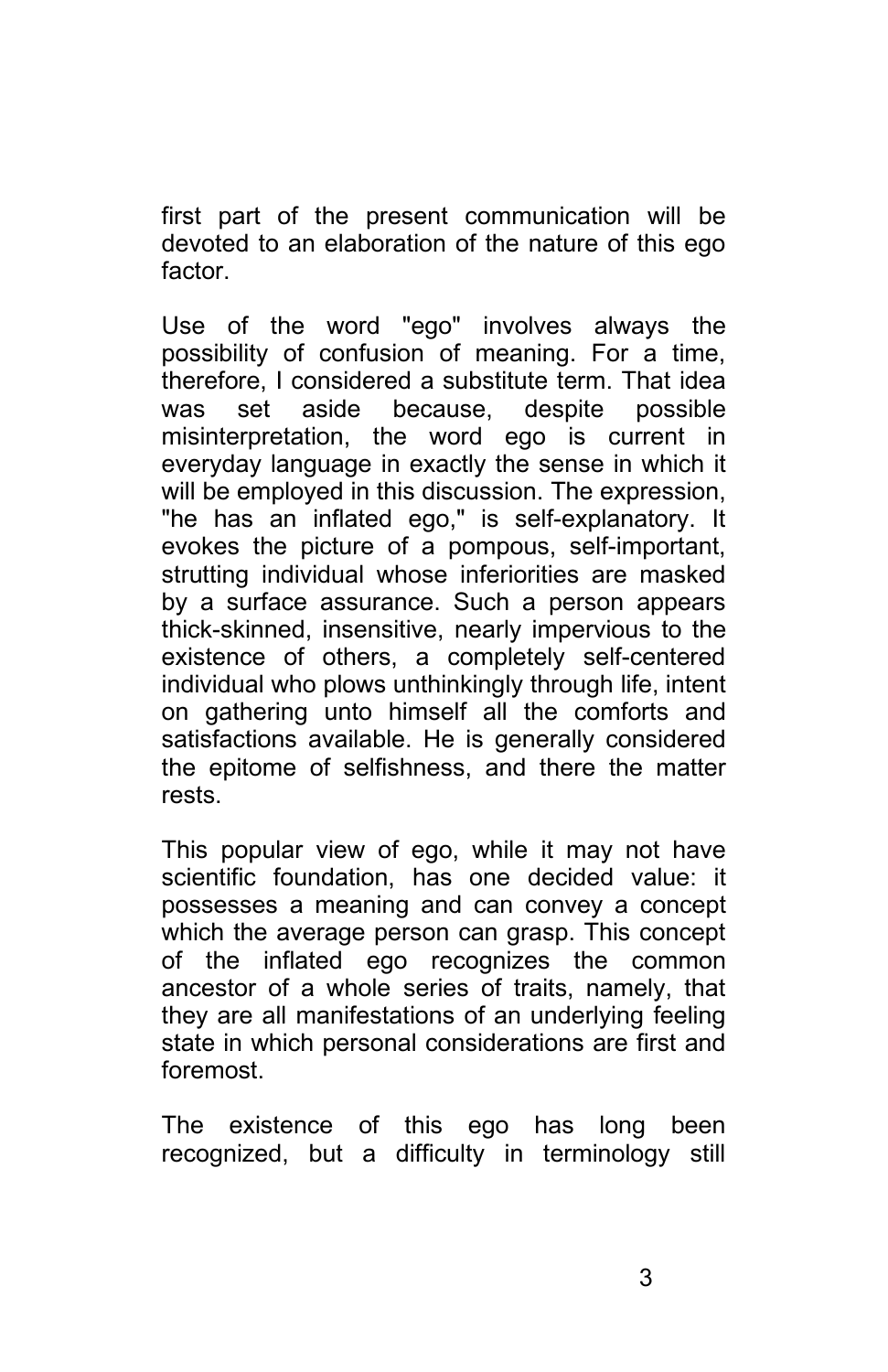remains. Part of the difficulty arises from the use of the word ego, in psychiatric and psychological circles, to designate those elements of the psyche which are supposed to rule psychic life. Freud divided mental life into three major subdivisions: the id, the ego and the superego. The first, he stated, contains the feeling of life on a deep, instinctual level; the third is occupied by the conscience, whose function is to put brakes on the impulses arising within the id. The ego should act as mediator between the demands of the id and the restraints of the superego, which might be overzealous and bigoted. Freud's own research was concerned mainly with the activities of the id and the superego. The void he left with respect to the ego is one that his followers are endeavoring to fill, but as yet with no generally accepted conclusions.

## **Ego: By Two Definitions**

The word ego, however has been preempted by the psychiatrists and psychologists, although they do not always agree among themselves about the meaning to be attached to it. The resulting confusion is the more lamentable because almost everyone, layman or scientist, would agree on the concept of the inflated ego. It would be helpful if other terms were found for the ego concepts about which there are differing views.

The solution for this dilemma will be to indicate with a capital E the big Ego, and without a capital to identify the personality aspect which Freud had in mind when he placed ego between id and superego. 3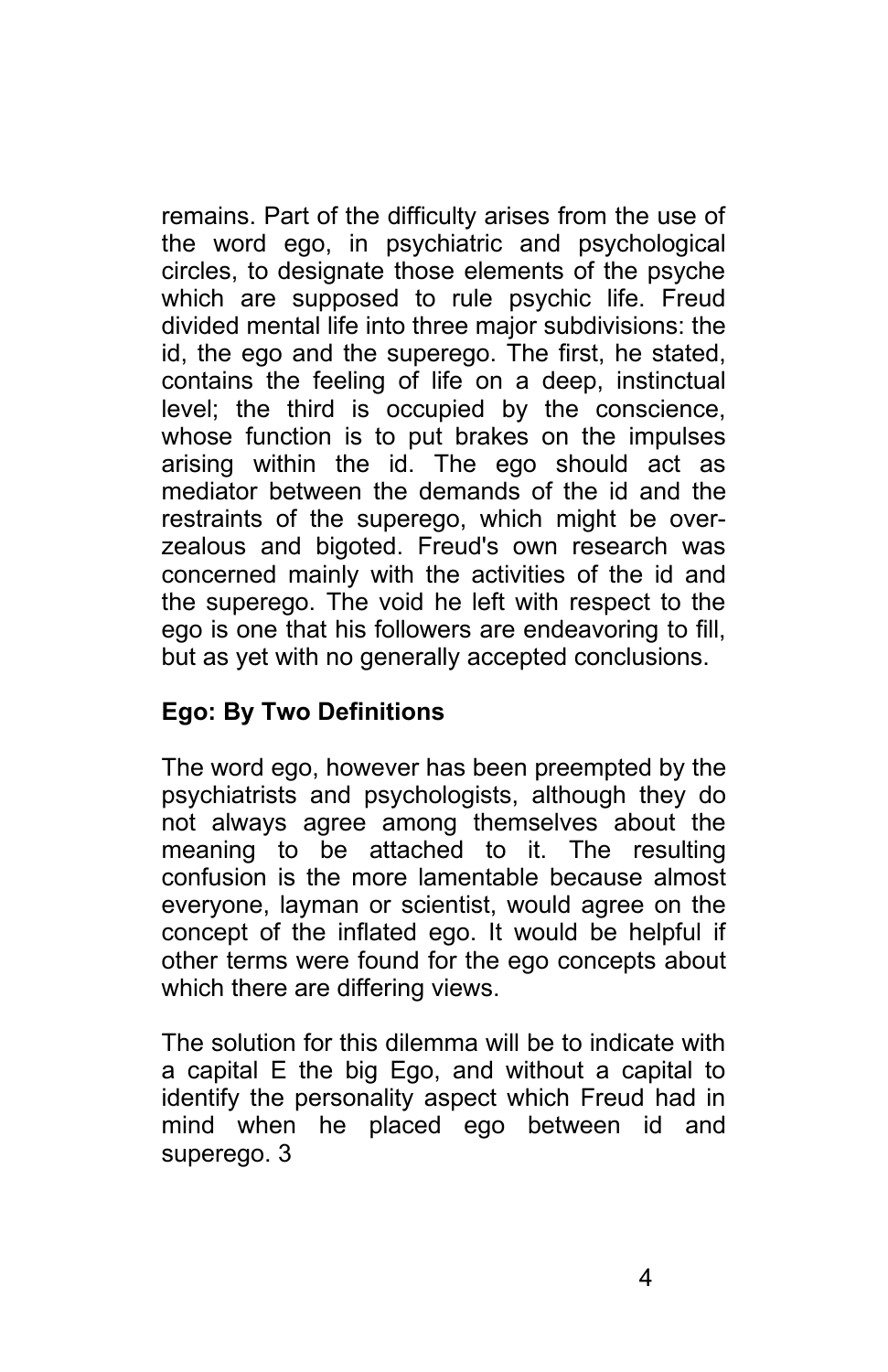With this disposition of the problem of terminology, it is now possible to consider the first issue, namely, the Ego factors in the alcoholic which, through surrender, become humble. The concept of the enlarged Ego, as noted previously, is available to common observation. Those who do not recognize it in themselves can always see it in some member of their family or among friends and acquaintances -- not to mention patients. Everyone knows egotistical people and has a perfectly clear idea of what the word means. Besides egotistical, and the series of words mentioned earlier, adjectives which help to round out the portrait of the egotistical person are prideful, arrogant, pushing, dominating, attention seeking, aggressive, opinionated, headstrong, stubborn, determined and impatient.

All these terms are inadequate, however, because they describe only surface features without conveying any feeling of the inner essence from which the Ego springs. Unless some appreciation for the source of the Ego is gained, the dynamic import is lost and the term may seem merely a form of name calling. It is easy to say someone has a big Ego without awareness of what is really happening in the deep layers of that person's mind, without perception of the Ego. Nor is it a matter of intellect. The need here is to lay hold of the inner feeling elements upon which the activity of the Ego rests. Only when these elements become clear can the fundamental basis of the Ego also be clarified.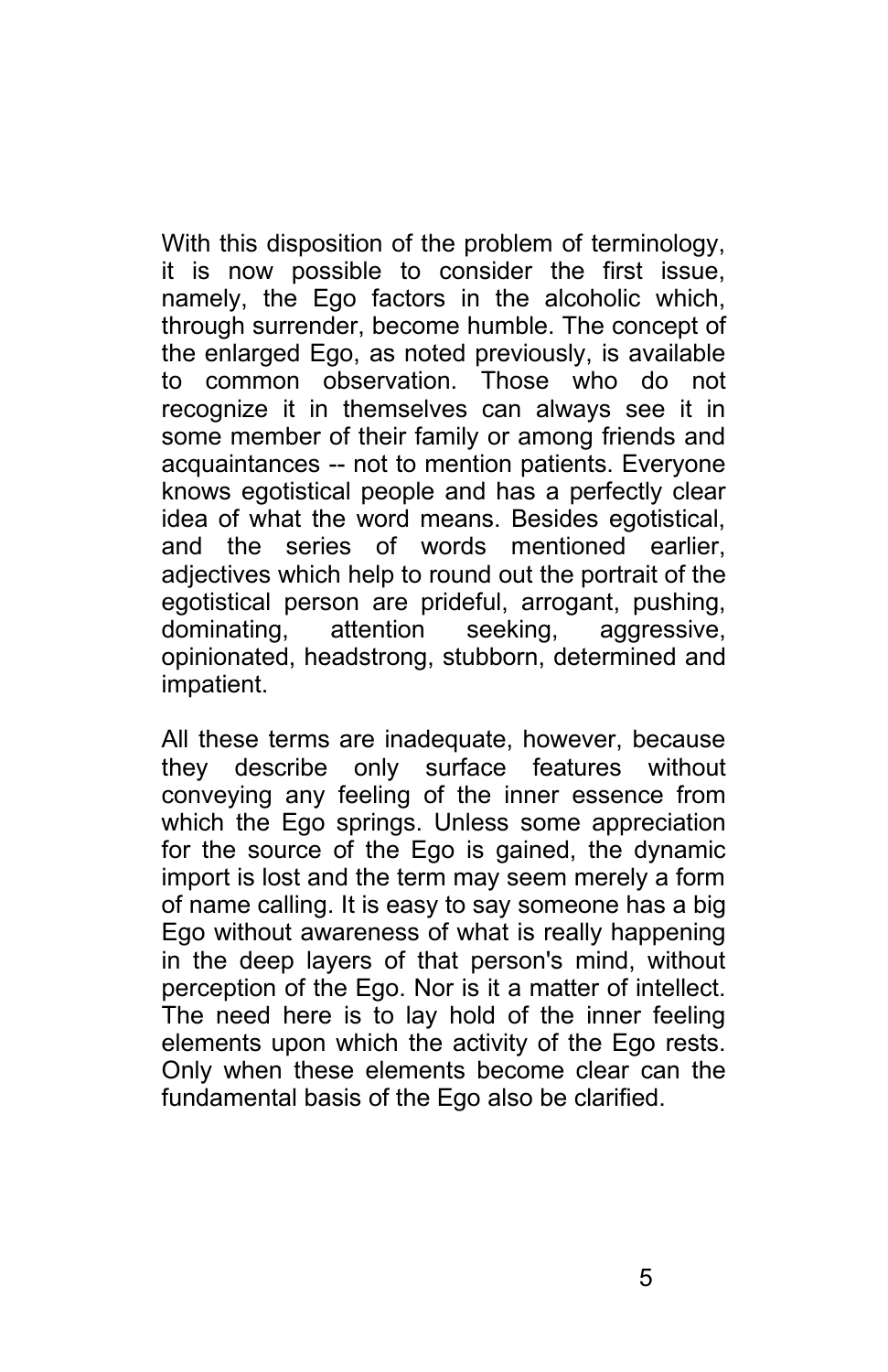It is convenient, for the exposition of this inner functioning, to reverse the usual sequence and to present a conclusion in advance of the evidence on which it is based. This is, briefly, that the Ego is made up of the persisting elements, in the adult psyche, of the original nature of the child.

Certain aspects of the infant's psyche may be usefully examined. There are three factors which should receive mention. The first is, as Freud observed in his priceless phrase "His Majesty the Baby," that the infant is born ruler of all he surveys. He comes from the Nirvana of the womb, where he is usually the sole occupant, and he clings to that omnipotence with an innocence, yet determination, which baffles parent after parent. The second, stemming directly from the monarch within, is that the infant tolerates frustration poorly and lets the world know it readily. The third significant aspect of the child's original psyche is its tendency to do everything in a hurry. Observe youngsters on the beach: they run rather than walk. Observe them coming on a visit: the younger ones tear from the car while their elder siblings adopt a more leisurely pace. The three-year-olds, and more so the twos, cannot engage in play requiring long periods of concentration. Whatever they are doing must be done quickly. As the same children age, they gradually become able to stick to one activity for longer times.

Thus at the start of life the psyche (1) assumes its own omnipotence, (2) cannot accept frustrations and (3) functions at a tempo allegretto with a good deal of staccato and vivace thrown in.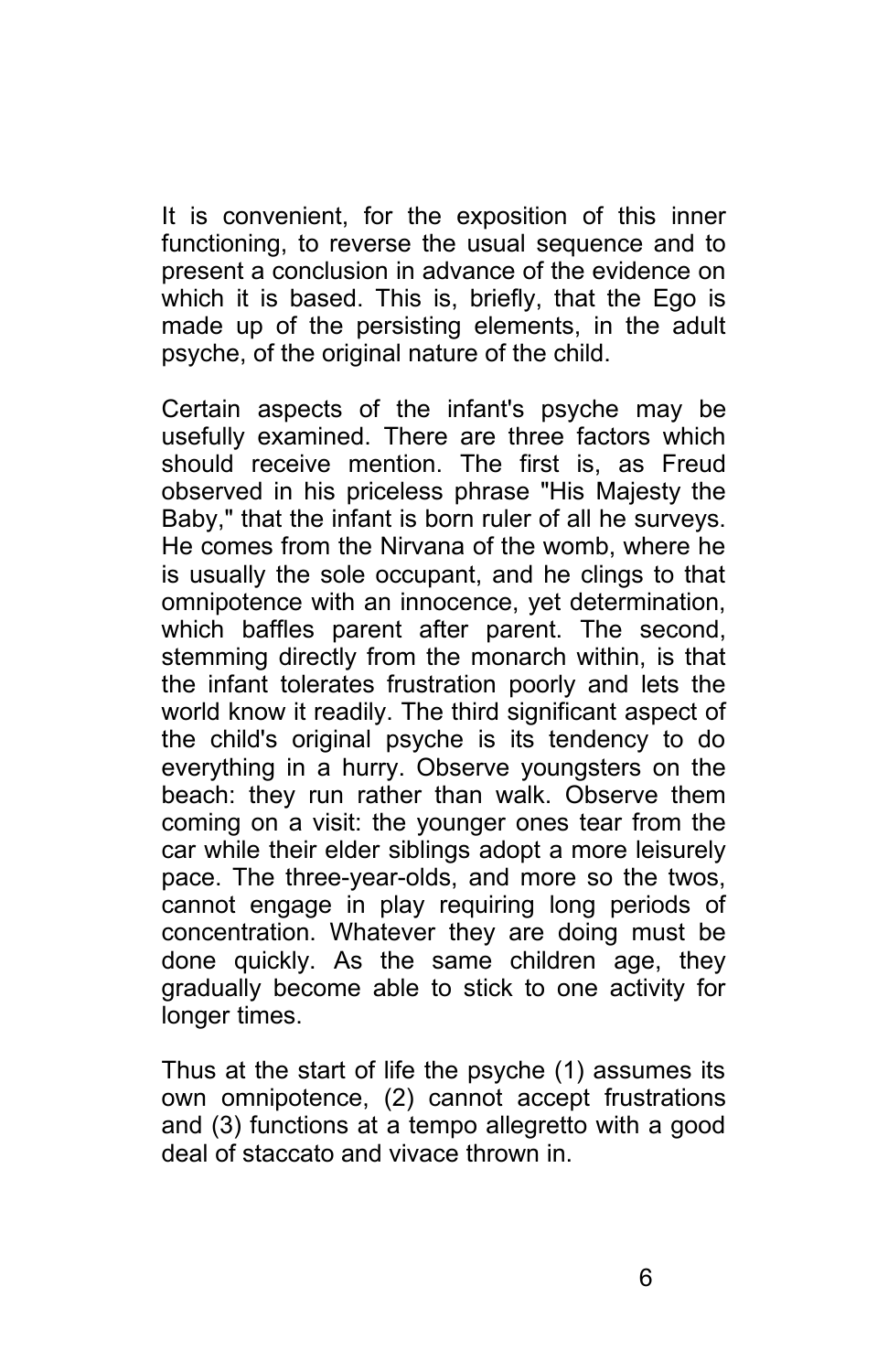Now the question is, "If the infantile psyche persists into adult life, how will its presence be manifested?"

In general, when infantile traits continue into adulthood, the person is spoken of as immature, a label often applied with little comprehension of the reason for its accuracy. It is necessary to link these three traits from the original psyche with immaturity and, at the same time, show how they affect the adult psyche. If this is done, not only will the correctness of the appellation "immature" be apparent but, moreover, a feeling for the nature of the unconscious underpinnings of the Ego will have been created.

## **Recognizing Immaturity**

Two steps can aid in recognizing the relationship between immaturity and a continuance of the infantile elements. The first is, by an act of imagination, to set these original traits into an adult unconscious. The validity of this procedure is founded upon modern knowledge of the nature of the forces operating in the unconscious of people of mature age. The second step is to estimate the effect that the prolongation of these infantile qualities will have upon the adult individual.

This attempt should not strain the imagination severely. Take, for instance, the third of the qualities common to the original psychic state, namely, the tendency to act hurriedly. If that tendency prevails in the unconscious, what must the result be? The individual will certainly do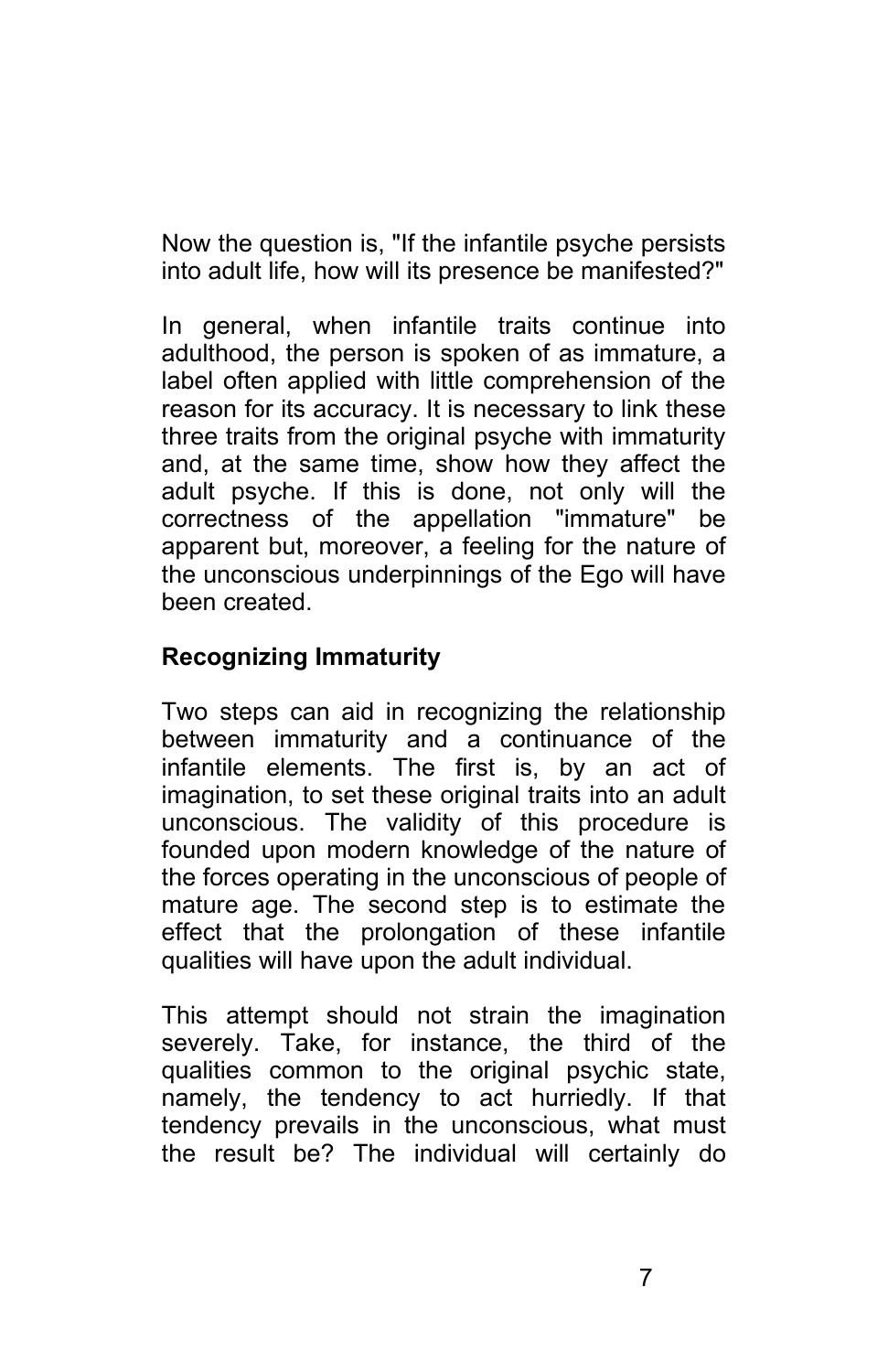everything in a hurry. He will think fast, talk fast and live fast, or he will spend an inordinate amount of time and energy holding his fast-driving proclivities in check.

Often the net result will be an oscillation between periods of speeding ahead followed by periods during which the direction of the force is reversed, the brakes (superego) being applied in equally vigorous fashion. The parallel of this in the behavior of the alcoholic will not be lost on those who have had experience with this class of patients.

Let us take the same trait of doing everything in a hurry and apply it to the word "immature." Few will deny that jumping at conclusions, doing things as speedily as possible, give evidence of immaturity. It is youth that drives fast, thinks fast, feels fast, moves fast, acts hastily in most situations. There can be little question that one of the hallmarks of the immature is the proneness to be under inner pressure for accomplishment. Big plans, big schemes, big hopes abound, unfortunately not matched by an ability to produce. But the effect upon the adult of the persisting infantile quality to do everything in less than sufficient time can now be seen in a clearer light. The adult trait is surely a survival from the original psyche of the infant.

The two other surviving qualities of the infantile psyche similarly contribute to the picture of immaturity and also, indirectly, help to clarify the nature of the Ego with a capital E. The first of these, the feeling of omnipotence, when carried over into adult life, affects the individual in ways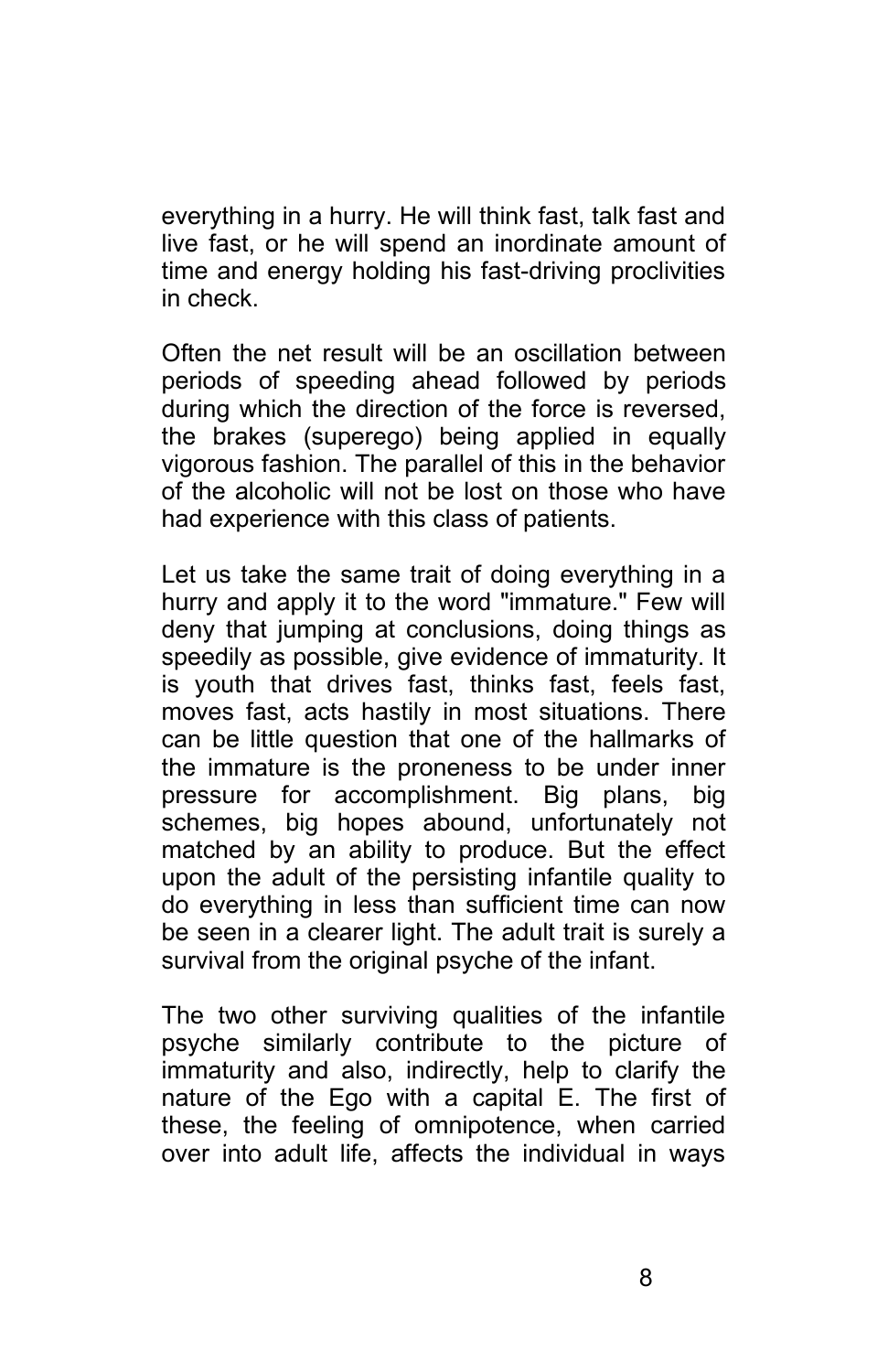easily anticipated. Omnipotence is, of course, associated with royalty, if not divinity. The unconscious result of the persistence of this trait is that its bearer harbors a belief of his own special role and in his own exceptional rights. Such a person finds it well-nigh impossible to function happily on

an ordinary level. Obsessed with divine afflatus, the thought of operating in the lowly and humble areas of life is most distressing to him. The very idea that such a place is all one is capable of occupying is in itself a blow to the Ego, which reacts with a sense of inferiority at its failure to fill a more distinguished position. Moreover, any success becomes merely Ego fodder, boosting the individual's rating of himself to increasingly unrealistic proportions as the king side eagerly drinks in this evidence of special worth.

The ability to administer the affairs of state, both large and small, is taken for granted. The belief that he is a natural executive placed in the wrong job merely confirms his conviction that, at best, he is the victim of lack of appreciation, and at worst, of sabotage by jealous people who set up roadblocks to his progress. The world is inhabited by selfish people, intent only on their own advancement.

The genesis of all this is beyond his perception. To tell him that his reactions spring from the demands of an inner unsatisfied king is to invite incredulity and disbelief, so far from the conscious mind are any such thoughts or feelings. People who openly continue to cling to their claims of divine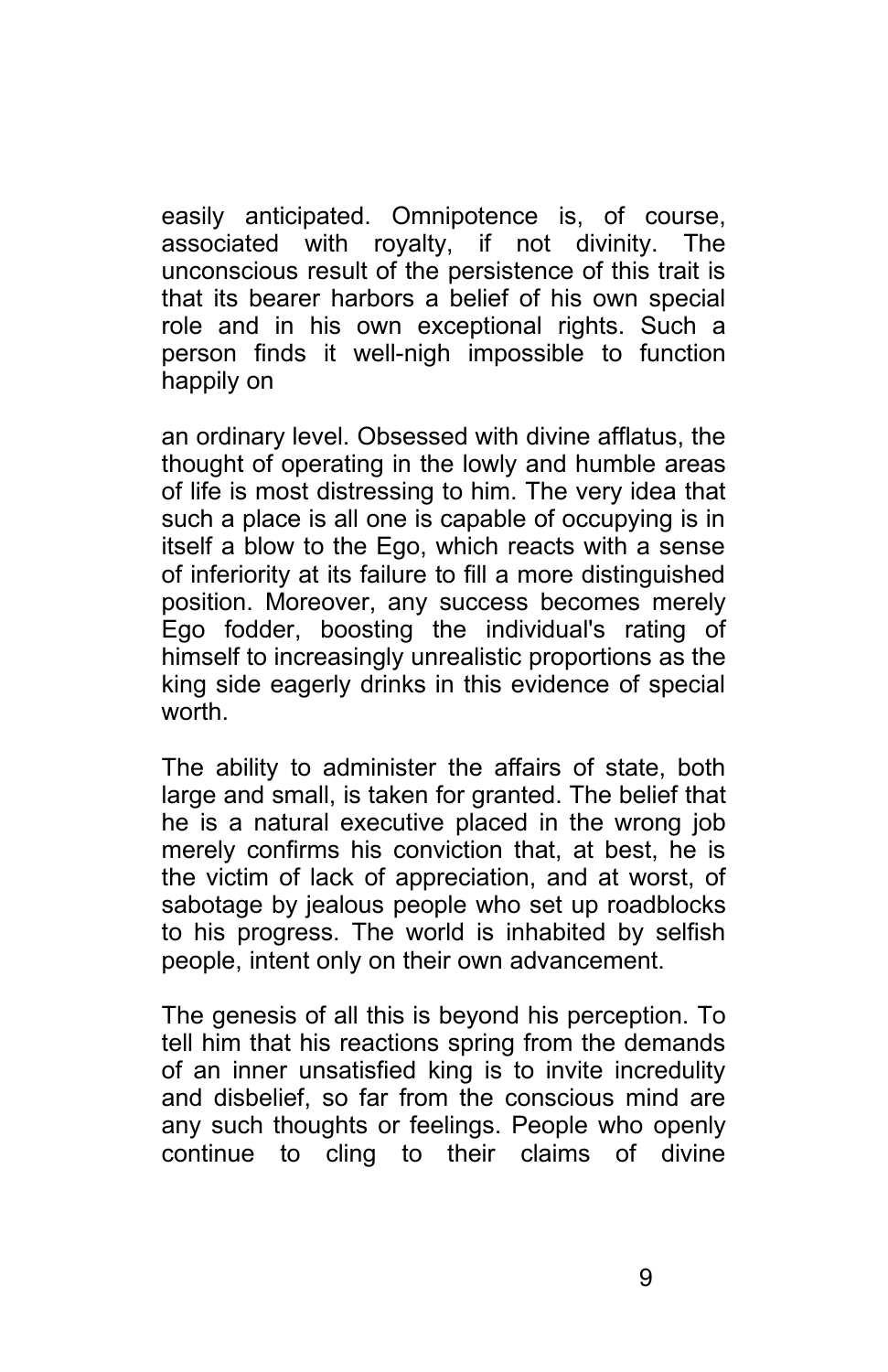prerogative usually end up in a world especially constructed for their care. In others, the omnipotence pressures are rather better buried. The individual may admit that, in many ways, he acts like a spoiled brat, but he is scarcely conscious of the extent of the tendency, nor how deeply rooted it may be. He, like most people, resolutely avoids a careful look because the recognition of any such inner attitudes is highly disturbing. The unconscious credence in one's special prerogatives savors too much of straight selfishness to be anything but unpleasant to contemplate.

And so, for the most part, people remain happily ignorant of the unconscious' drives which push them around. They may wonder why they tend to boil inside and wish they could free themselves from a constant sense of uneasiness and unsettlement. They may recognize that they seem jittery and easily excited and' long for the time when they can meet life more calmly and maturely; they may hate their tendency to become rattled. But their insight into the origin of all this is next to nothing, if not a complete blank. The king lies deep below the surface, far out of sight.

#### **Inability to Accept Frustration**

The last trait carried over from infancy is the inability to accept frustration. In an obvious sense, this inability is another aspect of the king within, since one of the prerogatives of royalty is to proceed without interruption. For the king to wait is an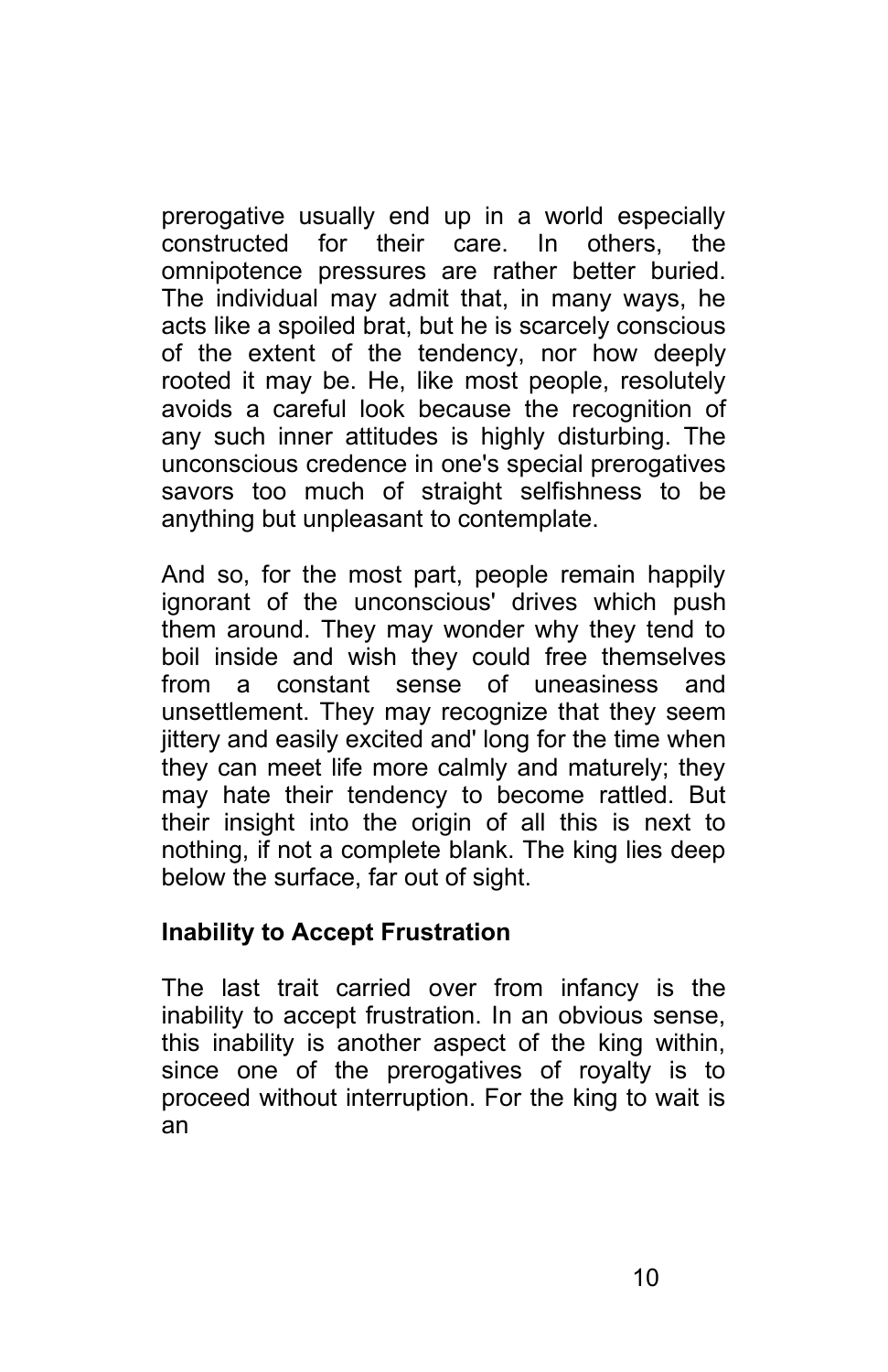affront to the royal rank, a slap at his majesty. The ramifications of this inability to endure frustration are so widespread, and the significance of much that occurs in the behavior of the alcoholic is so farreaching, that it seems advisable to discuss this trait under a separate heading.

As already indicated, on the surface the inability of the king to accept frustration is absolutely logical. The wish of the king is the law of the land, and especially in the land of infancy. Any frustration is clearly a direct threat to the status of his majesty, whose whole being is challenged by the untoward interruption.

Even more significant is another aspect of this inner imperiousness. Behind it lies the assumption that the individual should not be stopped. Again, this is logical if one considers how an absolute monarch operates. He simply does not expect to be stopped; as he wills, so will he do. This trait, persisting in the unconscious, furnishes a constant pressure driving the individual forward. It says, in essence, "I am unstoppable!"

The unconscious which cannot be stopped views life entirely from the angle of whether or not a stopping is likely, imminent, or not at all in the picture. When a stopping is likely, there is worry and perhaps depression. When it seems imminent, there is anxiety bordering on panic, and when the threat is removed, there is relief and gaiety. Health is equated with a feeling of buoyancy and smooth sailing ahead, a sense of "I feel wonderful!" Sickness, contrariwise, means lacking vim, vigor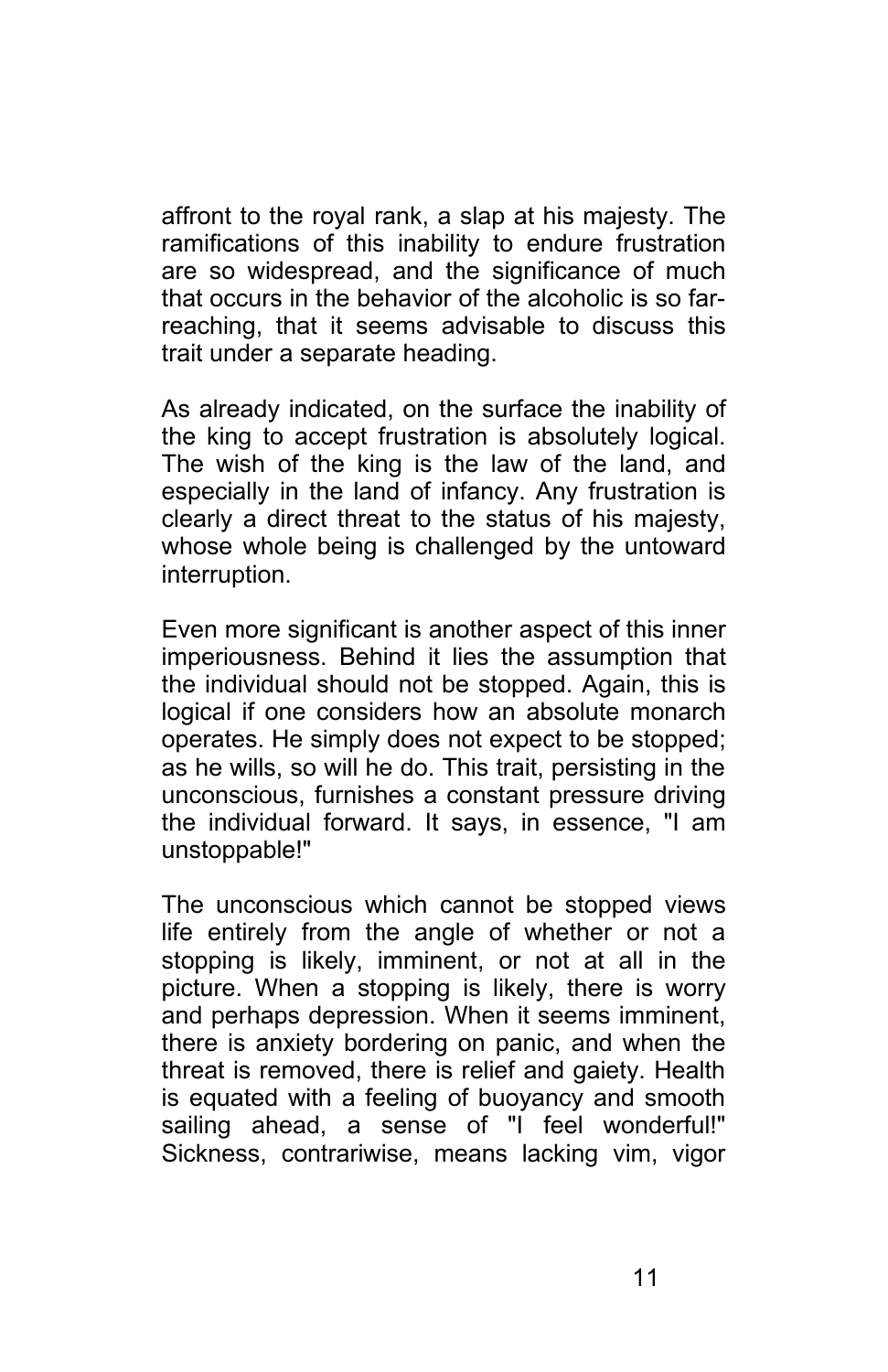and vitality, and is burdened with a sense of "I'm not getting anywhere." The need to "get somewhere" to "be on the go," and the consequent suffering from eternal restlessness, is still another direct effect of an inner inability to be stopped or, expressed otherwise, to accept the fact that one is limited. The king not only cannot accept the normal frustrations of life but, because of his inordinate driving ahead, is constantly creating unnecessary roadblocks by virtue of his own insistence on barging ahead, thus causing added trouble for himself.

Of course, on some occasions, the king gets stopped, and stopped totally. Illness, arrest, sometimes the rules and regulations of life, will halt him. Then he marks time, complies if need be, waiting for the return of freedom, which he celebrates in the time-honored fashion if he is an alcoholic: he gets drunk, initiating a phase when there is no stopping him.

The immaturity of such a person is readily evident. He is impatient of delay, can never let matters evolve; he must have a blueprint to follow outlining clearly a path through the jungle of life. The wisdom of the ages is merely shackling tradition which should make way for the freshness, the insouciance of youth. The value of staying where one is, and working out one's destiny in the here and now, is not

suspected. The 24-hour principle would be confining for one whose inner life brooks no confinement. The unstoppable person seeks life,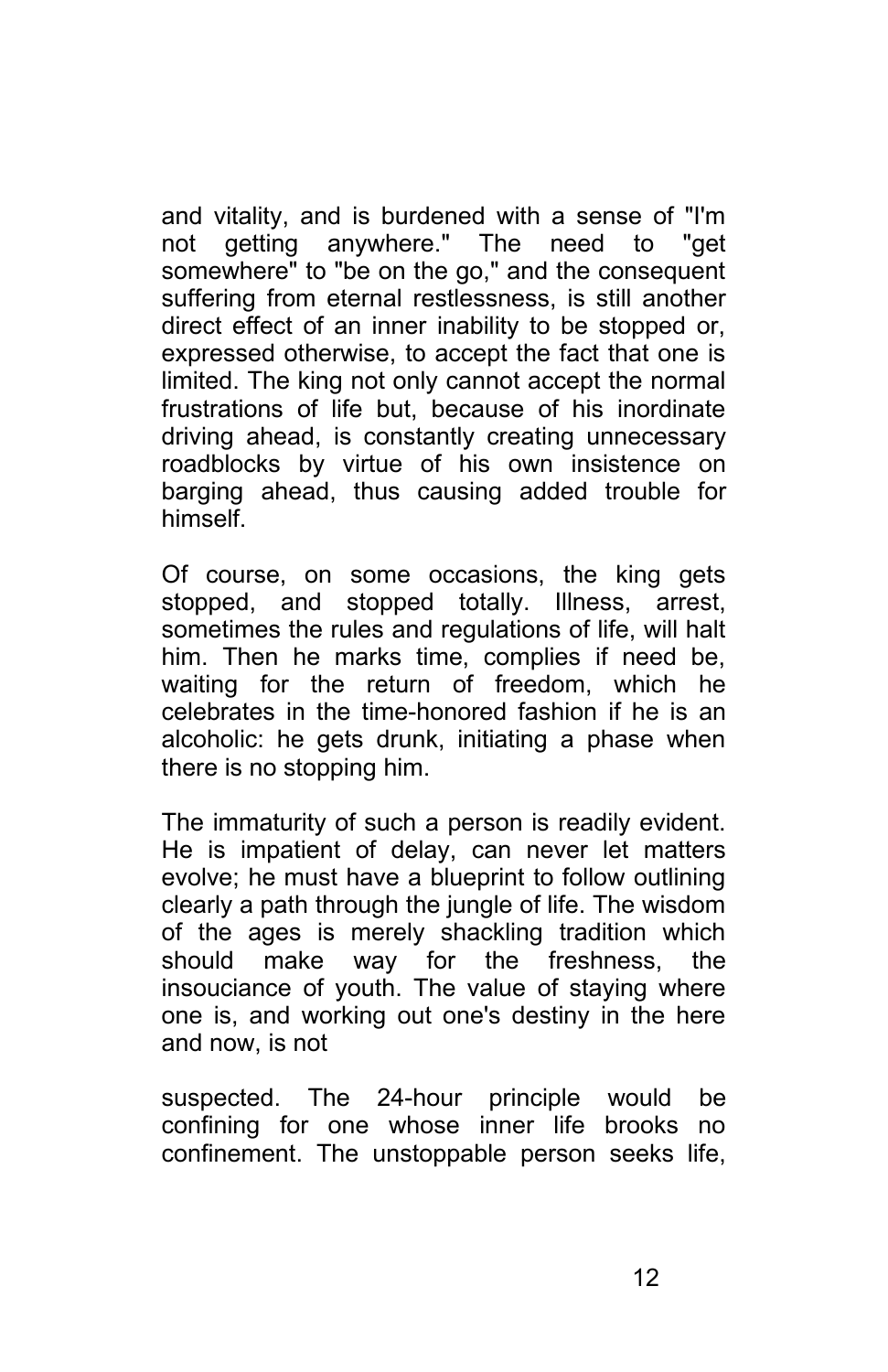fun, adventure, excitement, and discovers he is on a perpetual whirligig which carries him continuously ahead but, of course, in a circle. The unstoppable person has not time for growth. He must always, inwardly, feel immature.

This, then, is how the carry-over of infantile traits affects the adult so encumbered. He is possessed by an inner king who not only must do things in a hurry, but has no capacity for taking frustration in stride. He seeks a life which will not stop him and finds himself in a ceaseless rat race.

All this is part and parcel of the big Ego. The individual has no choice. He cannot select one characteristic and hang on to that, shedding other more obviously undesirable traits. It is all or nothing. For example, the driving person usually has plenty of energy, sparkle, vivacity. He stands out as a most attractive human being. Clinging to that quality, however, merely insures the continuance of excessive drive and Ego, with all the pains attendant upon a life based on those qualities. The sacrifice of the Ego elements must be total, or they will soon regain their ascendancy.

#### **Learning To Live**

Those who view the prospect of life without abundant drive as unutterably dull and boring should examine the life of members of Alcoholics Anonymous who have truly adopted the A. A. program. They will see people who have been stopped -- and who, therefore, do not have to go anywhere -- but people who are learning, for the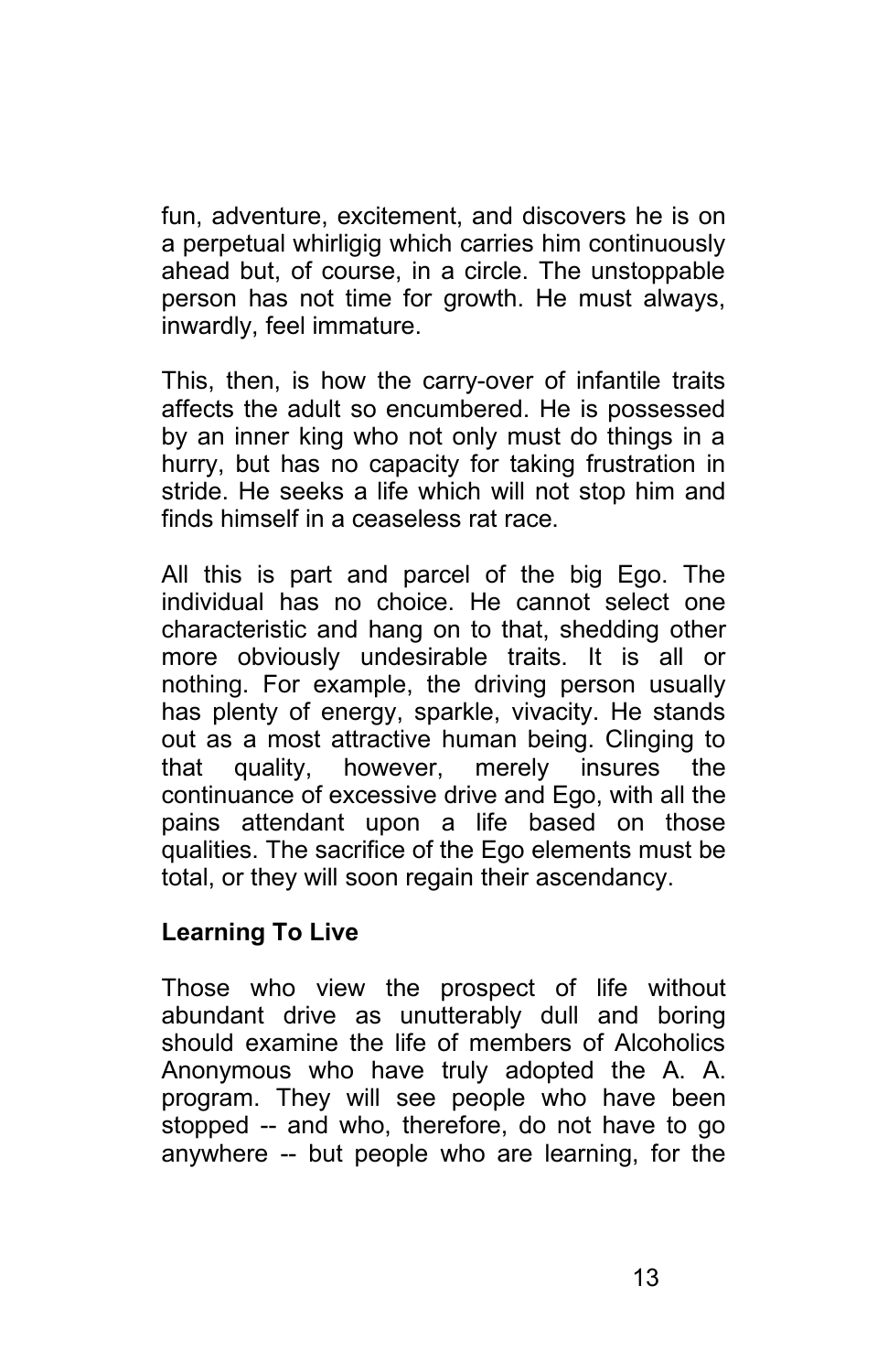first time in their lives, to live. They are neither dull nor wishy-washy. Quite the contrary, they are alive and interested in the realities about them. They see things in the large, are tolerant, open-minded, not close-minded bulling ahead. They are receptive to the wonders in the world about them, including the presence of a Deity who makes all this possible. They are the ones who are really living. The attainment of such a way of life is no mean accomplishment.

Preliminary to this discussion, the conclusion was offered that the Ego was a residual of the initial feeling life of the infant. It should be evident that the immaturity characteristically found in the make-up of the alcoholic is a persistence of the original state of the child. In connection with the description of the manifestations which denote a large and active Ego, it should be recalled that the presence in the unconscious of such Ego forces may be quite out of reach of conscious observation. Only through the acting and feeling of the individual can their existence be suspected.

Now the answer to the first question raised herein, namely, what part of the alcoholic must surrender, is obvious: it is the Ego element.

Life without Ego is no new conception. Two thousand years ago, Christ preached the necessity of losing one's life in order to find it again. He did not say Ego, but that was what he had in mind. The analysts of our time recognize the same truth; they talk also about ego reduction. Freud saw therapy as a running battle between the original narcissism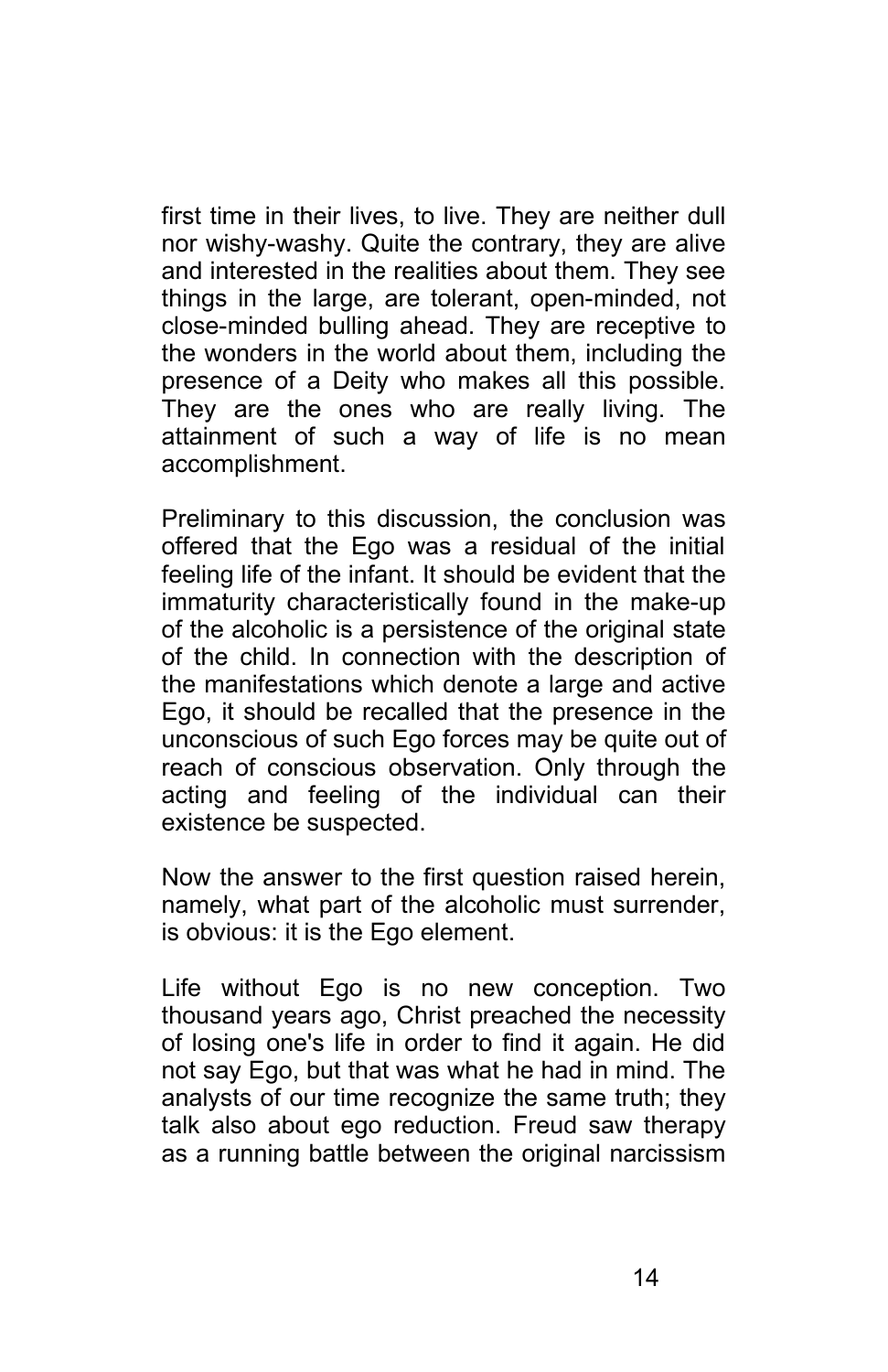of the infant (his term for Ego) and the therapist whose task it was to reduce that original state to more manageable proportions. Since Freud could not conceive of life without some measure of Ego, he never resolved the riddle of how contentment is achieved; for him, man to the end was doomed to strife and unhappiness, his dearest desires sure to be frustrated by an unfriendly world.

In his studies on the addictions, Rado<sup>3</sup> more explicitly asserts that the Ego must be reduced. He first portrays the Ego as follows: "Once it was a baby, radiant with self-esteem, full of belief in the omnipotence of its wishes, of its thoughts, gestures and words." Then, on the process of Ego-reduction: "But the child's megalomania melted away under the inexorable pressure of experience. Its sense of its own sovereignty had to make room for a more modest self evaluation. This process, first described by Freud, may be designated the reduction in size of the original ego; it is a painful procedure and one that is possibly never completely carried out."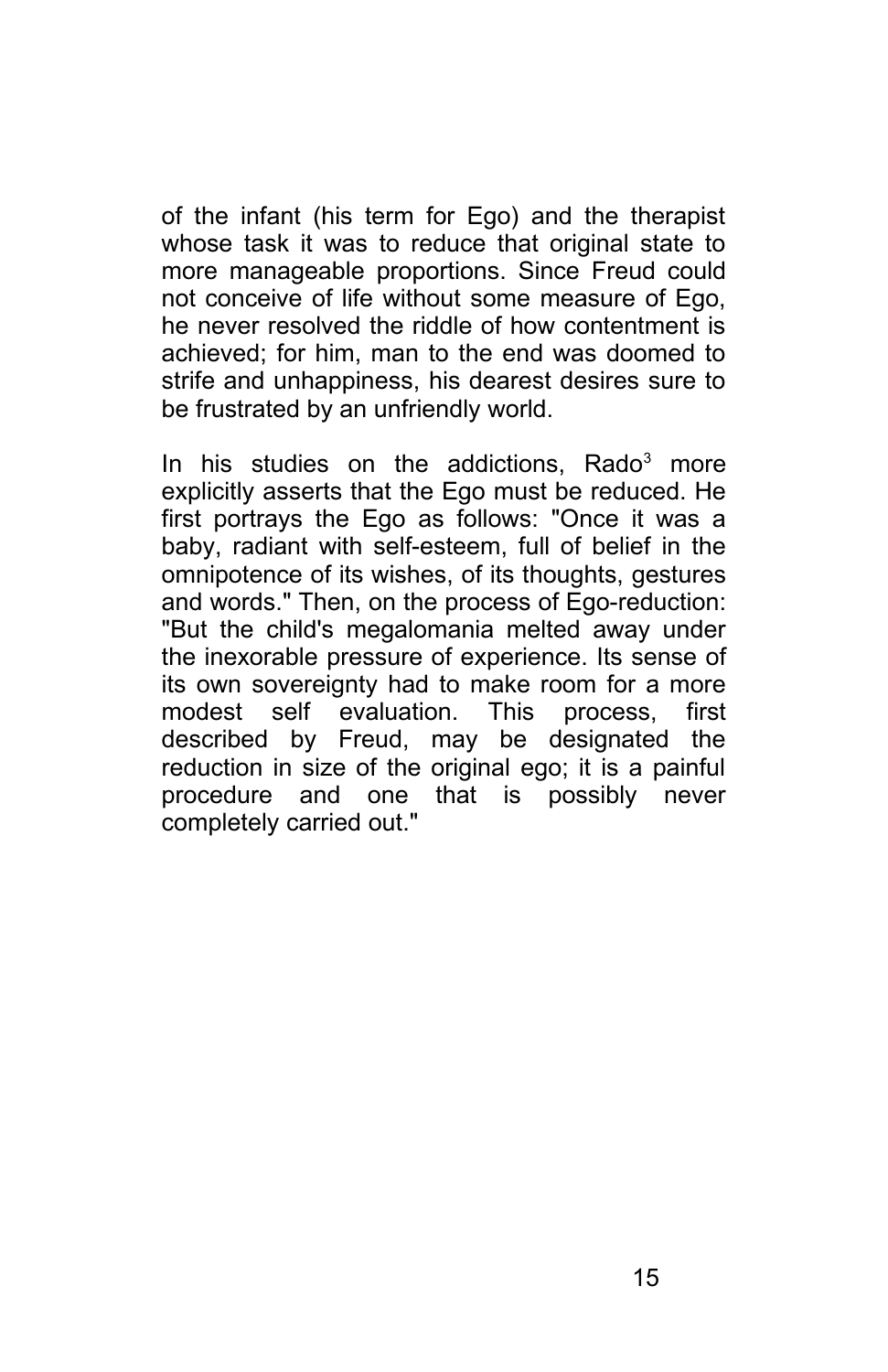## **No Compromise With Ego**

Like Freud, Rado thinks only in terms of reduction; the need for the complete elimination of Ego is a stand which they cannot bring themselves to assume. Hence they unwittingly advocate the retention of some infantile traits, with no clear awareness that trading with the devil, the Ego, no matter how carefully safeguarded,' merely keeps him alive and likely at any occasion to erupt full force into action. There can be no successful compromise with Ego, a fact not sufficiently appreciated by many, if not most, therapists.

Thus the dilemma encountered in ego-reduction would be best resolved by recognizing that the old Ego must go and a new one take its place. Then no issue would arise about how much of the earliest elements may be retained. The answer, theoretically, is none. Actually the total banishment of the initial state is difficult to achieve. Man can only grow in the direction of its complete elimination. Its final expulsion is a goal which we can only hope.

The second question raised here is, "How does the surrender reaction change the inner psychic picture?" This question is based on a presupposition, namely that surrender is an emotional step in which the Ego, at least for the time being, acknowledges that it is no longer supreme. This acknowledgment is valueless if limited to consciousness; it must be accompanied by similar feelings in the unconscious. For the alcoholic, surrender is marked by the admission of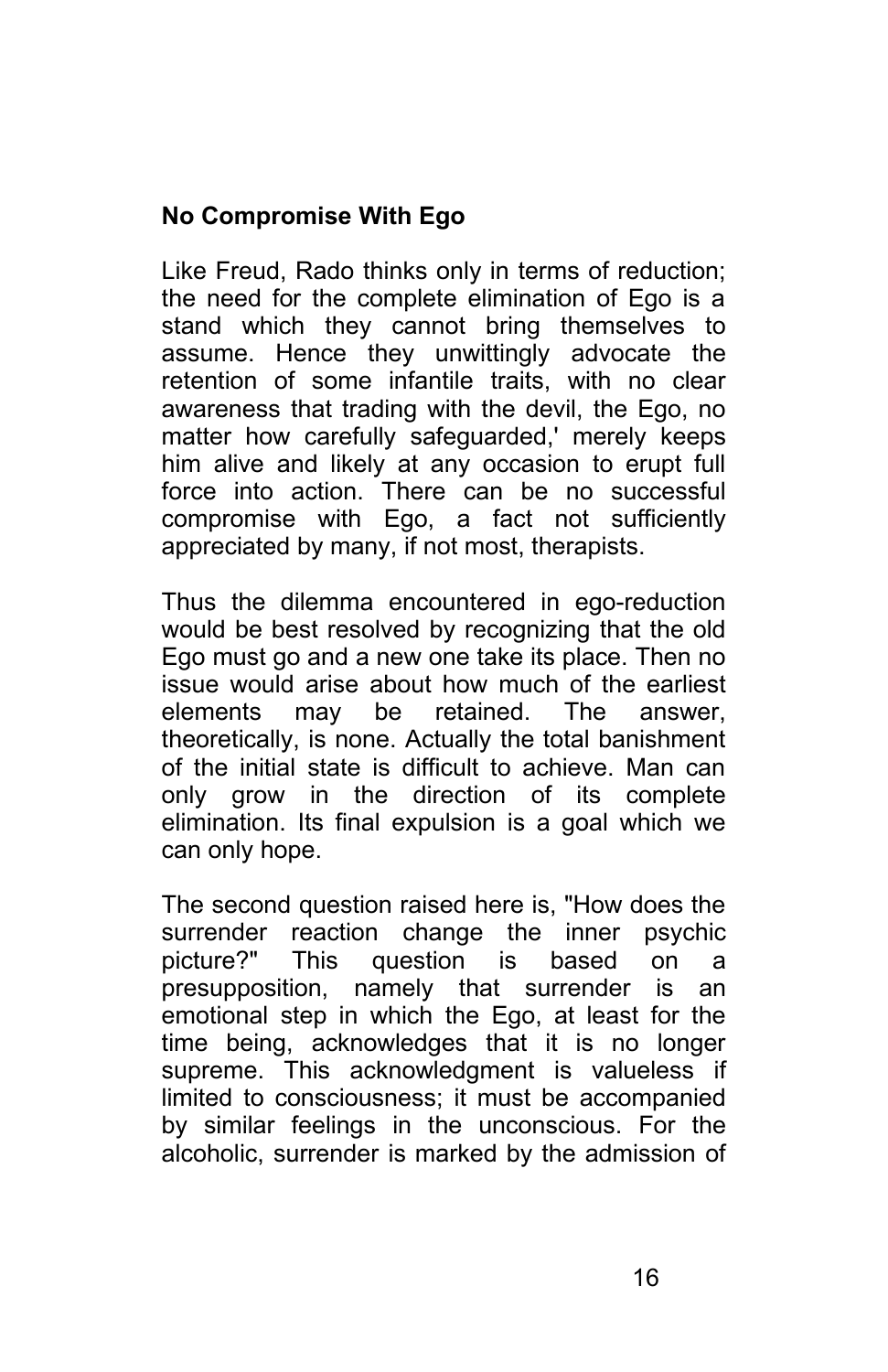being powerless over alcohol. His sobriety has that quality of peace and tranquility which makes for a lasting quiet within only if the surrender is effective in the unconscious and permanent as well.

The effects of surrender upon the psyche are extremely logical: The traits listed as~ characteristic of the Ego influence are canceled out. The opposite of king is the commoner. Appropriately, Alcoholics Anonymous stresses humility. The opposite of impatience is the ability to take things in stride, to make an inner reality of the slogan, "Easy does it." The opposite of drive is staying in one position where one can be open-minded, receptive and responsive.

This picture of the non-Ego type of person might be amplified in many directions but to do so would serve no immediate purpose. To have discussed the effect of the Ego upon behavior, and to have pointed out what may happen when the Ego is at least temporarily knocked out of action, is sufficient to, make the point of this communication: It is the Ego which is the arch-enemy of sobriety, and it is the Ego which must be disposed of if the individual is to attain a now way of life

Up to this point, no clinical material has been submitted to confirm the ideas presented. Their validity will be apparent to many therapists. One brief citation from clinical experience will be offered, however, in the hope that it may serve as a concrete illustration of these ideas.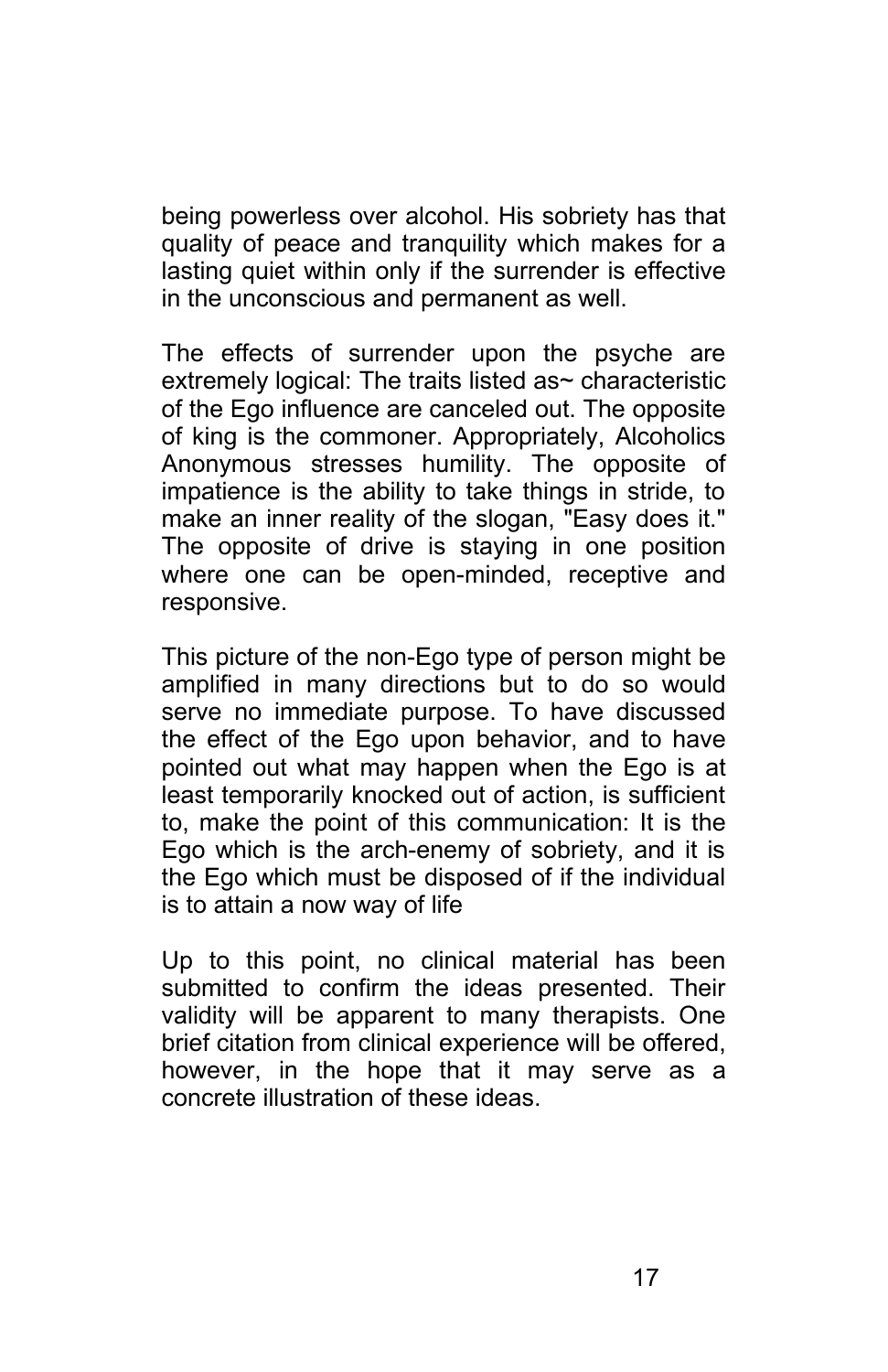The patient, a man in his late 30's, had a long history of alcoholism with 7 years of futile attempts to recover through Alcoholics Anonymous, interspersed with countless admissions to "drying out" places. Then, for reasons not totally clear, he decided to take a drastic step. He determined to enter a sanitorium and place himself in the hands of a psychiatrist, a hitherto unheard of venom. We planned to arrange for a limited stay at a sanitarium where he could have regular interviews with me.

From the outset, he was undeniably in earnest, although it was only after the first interview that he really let go and could talk freely about himself and the things that were going on inside him. After the usual preliminaries, the first interview started with a discussion of feelings and how they operate. The patient was questioned about the word Ego as used at A. A. meetings. He confessed his ignorance of its true meaning and listened with interest to brief remarks on how it works. Before long, he was locating in himself some of the Ego forces which hitherto he had been vigorously denying because they savored too much of vanity and selfishness with that recognition, the patient made a revealing remark. He said, in all sincerity, "My goodness, I never knew that. You don't do your thinking up here

(pointing to his head), you think down here where you feel" placing his hands on his stomach. He was learning that his feelings had a "mind" of their own and that unless he heeded what they were saying, he could easily get into trouble. He was facing the actuality of his Ego as a feeling element in his life, a step he was able to take because he was no longer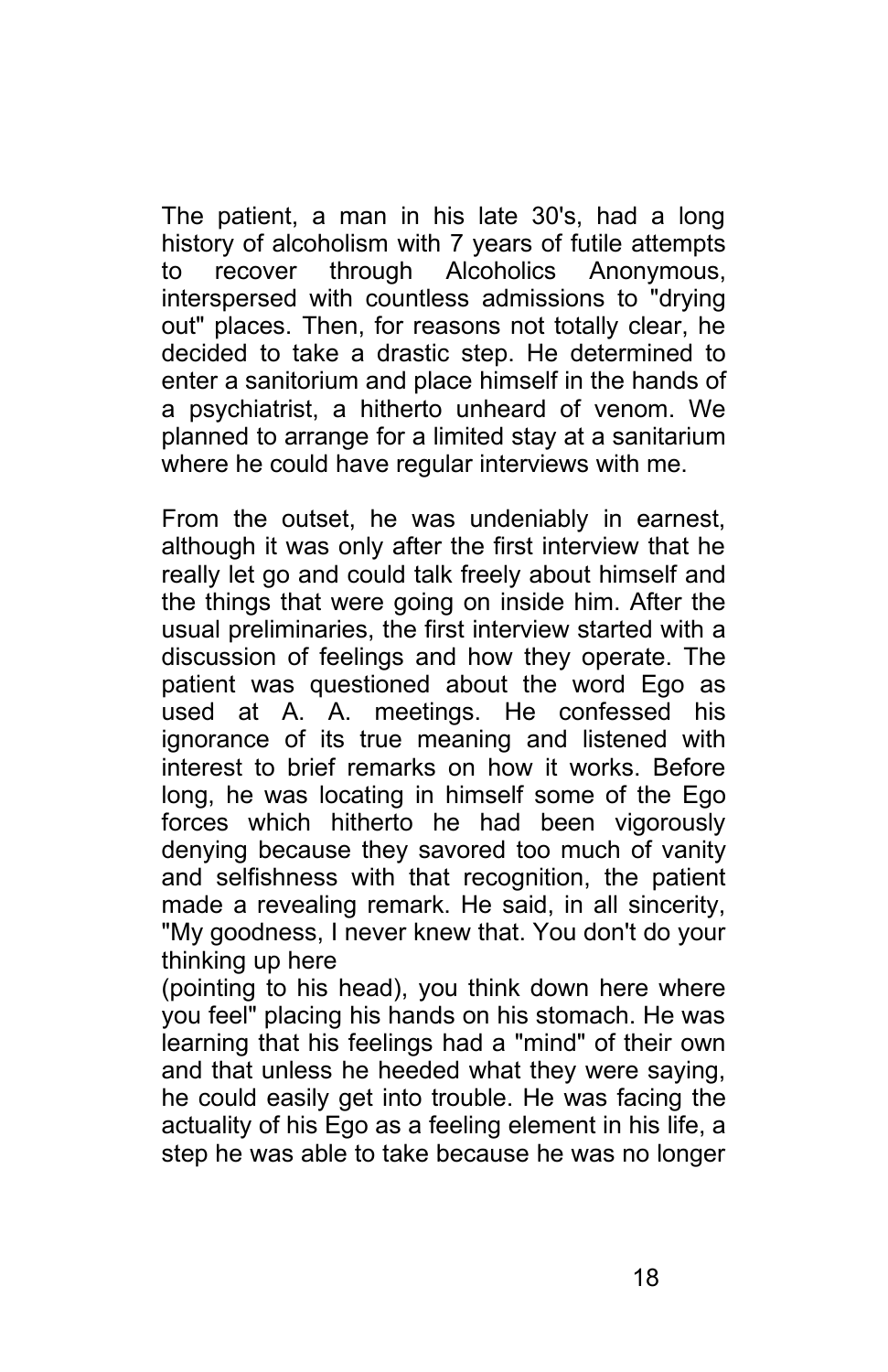going at full steam ahead. His decision to place himself under care, a surrender of a sort, had quieted him and made him receptive, able to observe what was going on in himself. It was the beginning of a real inventory.

The next insight he uncovered was even more startling. He had been requested routinely to report any dreams he would have. Much to his surprise, they appeared regularly during the period of contact. In his fifth dream, the patient found himself locked up in an institution because of his drinking. The interpretation offered, based upon relevant materials, was that the patient equated any kind of stopping with being locked up; that his real difficulty lay in the fact that he could not tolerate being stopped, and abstaining was merely another stopping he could not take. The patient's reaction to the interpretation was most significant. He remained silent for some little time; then he began to talk, saying, "I tell you, Doc, it was like this. I'd get drunk, maybe stay on it 2 or 3 days, then I'd go into one of those drying out places where I'd stay 5 or 6 days and I'd be all over wanting a drink. Then I'd come out and stay sober, maybe a week, 'maybe a month, but pretty soon the thought would come into my mind, I want to drink! Maybe I'd go into a tavern and maybe not, but sooner or later I'd go and I'd order a drink, but I wouldn't drink it right off. I'd put it on the bar and I'd look at it and I'd think and then I'd look and think: King for a day!" The connection between Ego and his own conduct had become explicit, as well as the relationship between not being stopped and Ego. He saw clearly that when he took that drink, he was the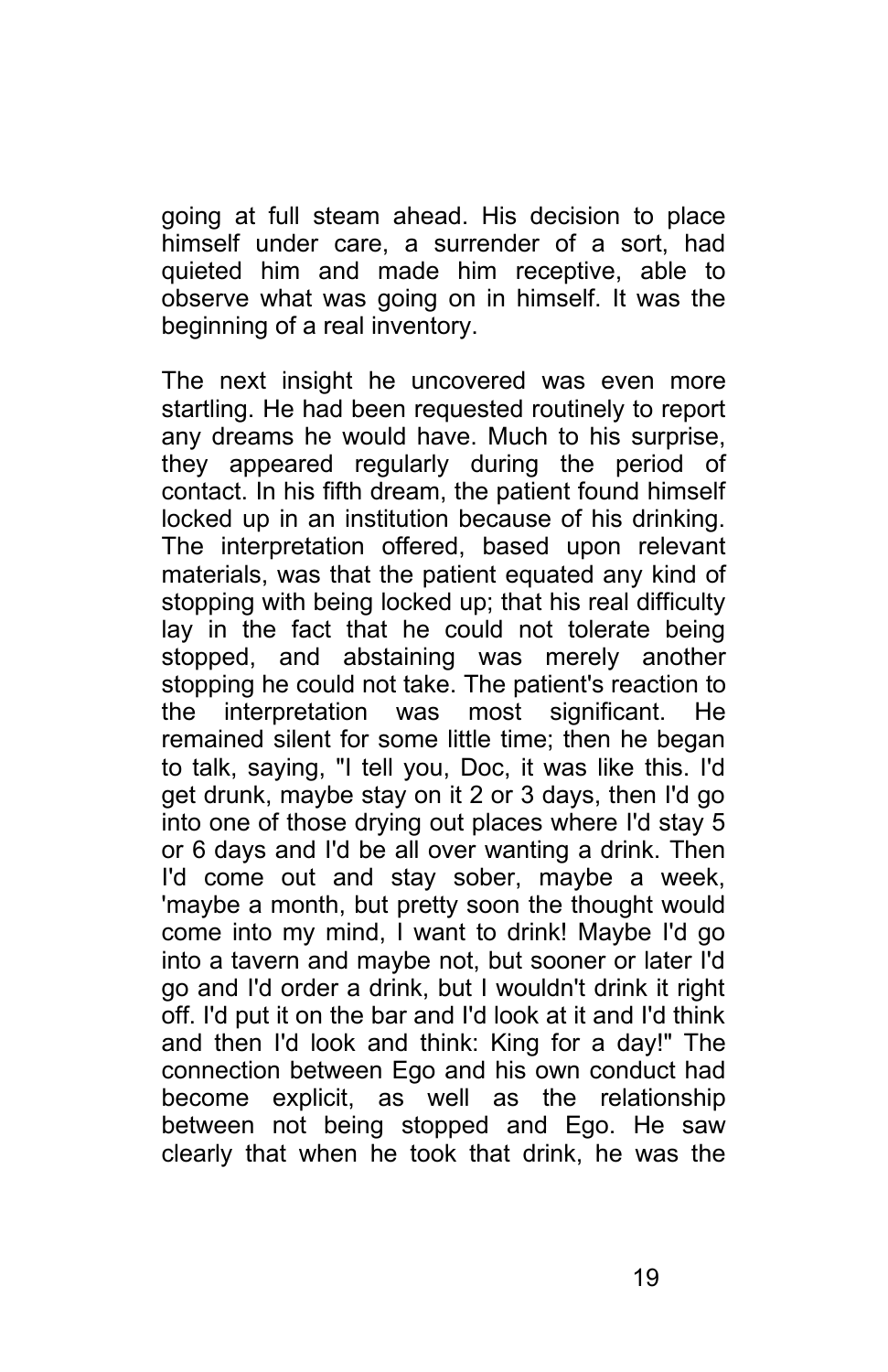boss once more. Any previous reduction of Ego had been only temporary.

In treatment, the problem is to make that reduction permanent. Therapy is centered on the ways and means, first, of bringing the Ego to earth, and second, keeping it there. The discussion of this methodology would be out of place here, but it is relevant to emphasize one point, namely the astonishing capacity of the Ego to pass out of the picture and then reenter it, blithe and intact. A patient's dream neatly depicted this quality. This patient dreamt that he was on the twelfth floor balcony of a New York hotel. He threw a rubber ball to the pavement below and saw it rebound to the level of the balcony. Much to his amazement, the ball again dropped and again rebounded to the same height. This continued for an indefinite period and, as he was watching, a clock in a neighboring church spire struck nine. Like the cat with nine lives, the Ego has a marvelous capacity to scramble back to safety -- a little ruffled, perhaps, but soon operating with all its former aplomb, convinced once more that now it, the Ego, can master all events and push on ahead.

The capacity of the Ego to bypass experience is astounding and would be humorous were it not so tragic in its consequences. Cutting the individual down to size and making the results last is a task never completely accomplished. The possibility of a return of his Ego must be faced by every alcoholic. If it does return, he may refrain from drinking, but he will surely go on a "dry drunk," with all the old feelings and attitudes once more asserting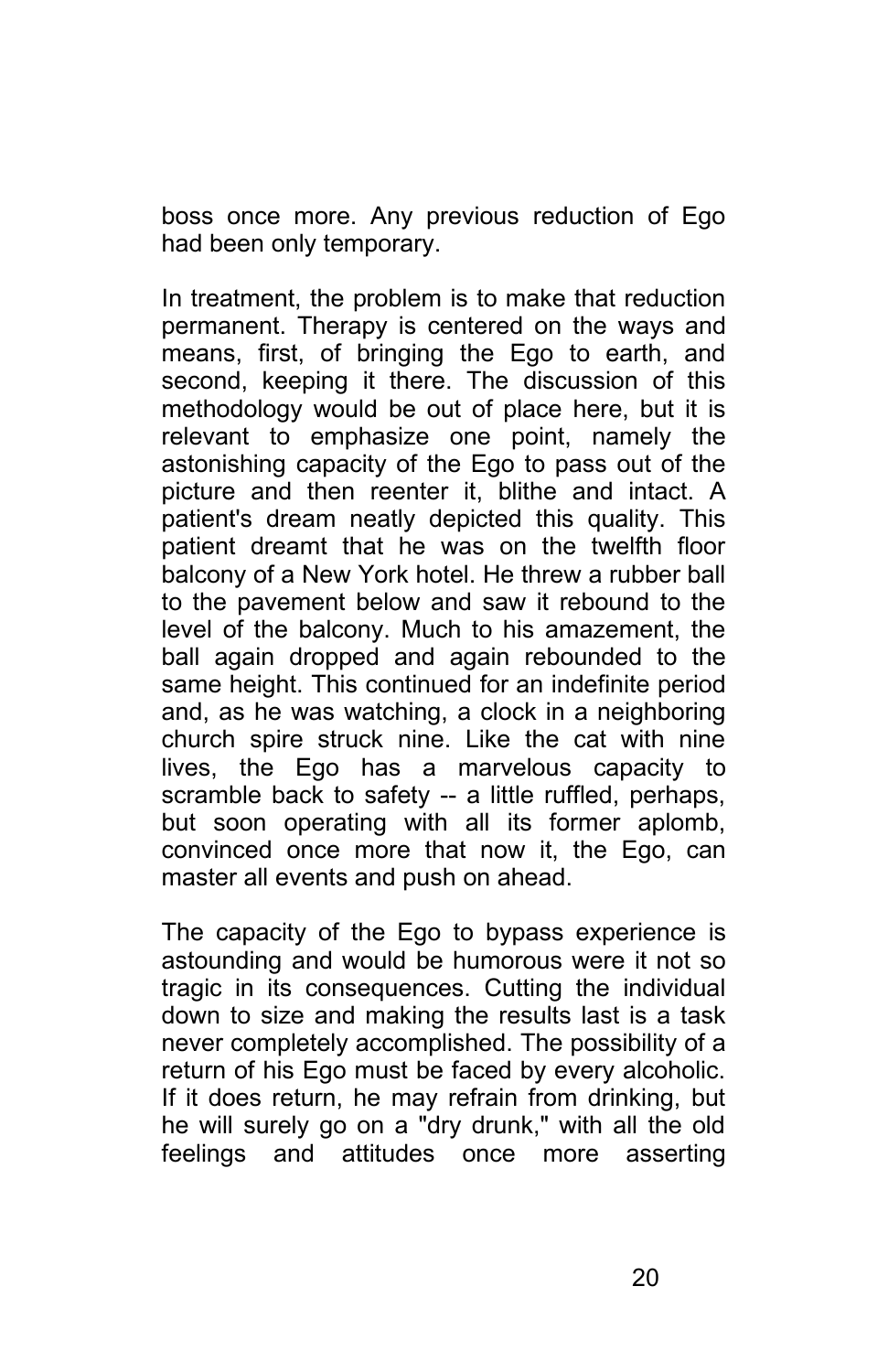themselves and making sobriety a shambles of discontent and restlessness. Not until the ego is decisively retired can peace and quiet again prevail. As one sees this struggle in process, the need for the helping hand of a Deity becomes clearer. Mere man alone all too often seems powerless to stay the force of his Ego. He needs assistance and needs it urgently.

#### **Summary**

In the process of surrender which the alcoholic necessarily undergoes before his alcoholism can be arrested, the part of the personality which must surrender is the inflated Ego. This aspect of personality was identified as immature traits carried over from infancy into adulthood, specifically, a feeling of omnipotence, inability to tolerate frustration, and excessive drive, exhibited in the need to do all things precipitously. The manner in which surrender affects the Ego was discussed and illustrated briefly from clinical experience. The object of therapy is to permanently replace the old Ego and its activity.

## **References:**

- 1. Tiebout, H. M. "The Act of Surrender in the Therapeutic Process." With special reference to alcoholism. Quart. J. Stud. Aic. 10: 48-58, 1949.
- 2. Tiebout, H. M. "Surrender Versus Compliance in Therapy". With special